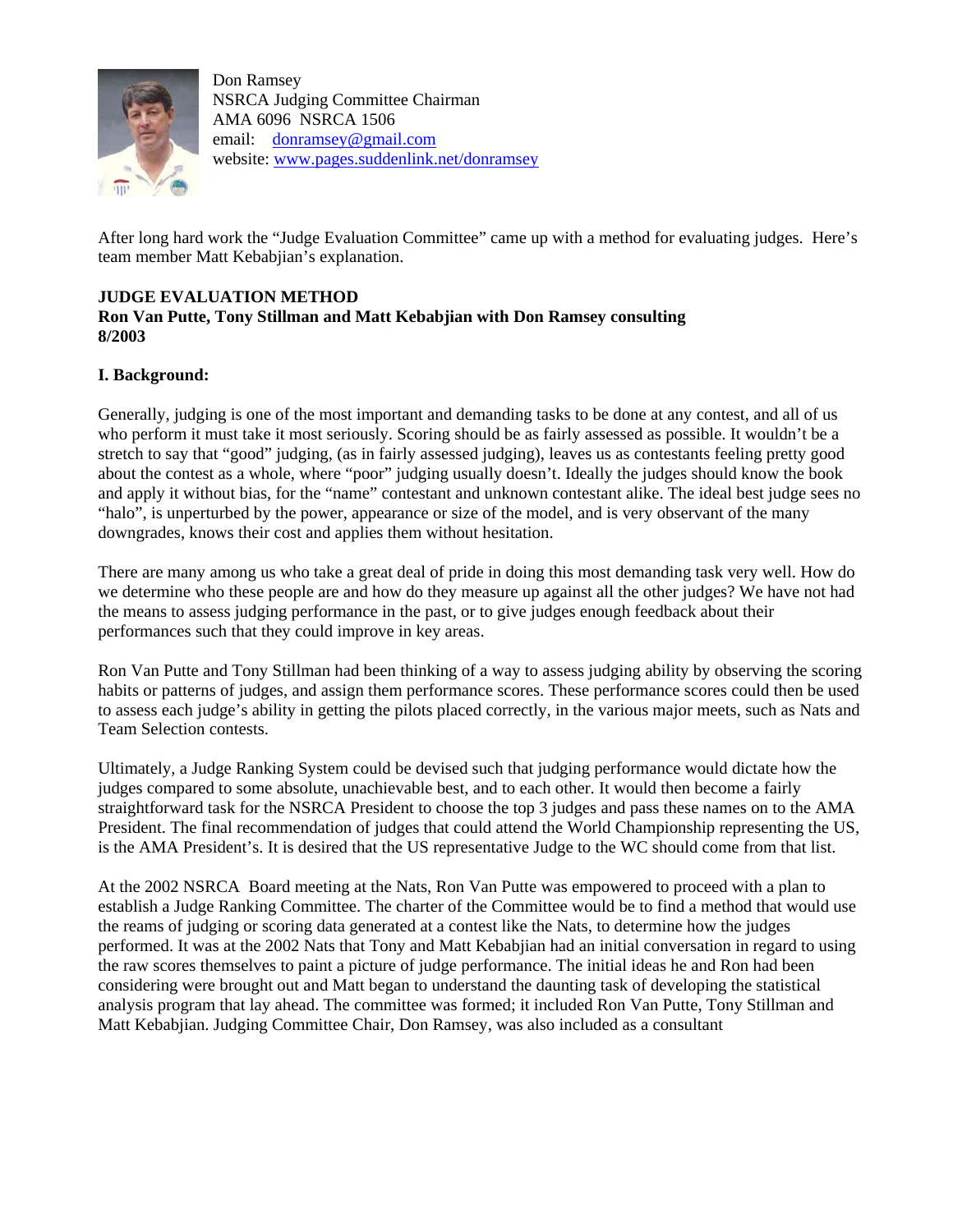**II. The Goal:** First, a couple of thoughts on what the assessment is not:

- It isn't a written test that one may take, earning a mark or grade.
- The system is not exclusive; every Pattern Competitor is a potential top judge.
- It doesn't matter how good a modeler or craftsman or Concours d'Elegance winner a person is or whether he or she is a modeler at all.
- Theoretically, Judge Ranking is not a political appointment.

Rather, we hope it is a quantitative measure of a judge's ability to understand the downgrades and their just application. Assessing the ability of judges over time, as well as ranking the judges according to that ability, is the desired key goal of this exercise. **THE ASSESSMENT SHALL BE BASED ON HOW A JUDGE PLACES THE CONTESTANTS AND HOW CLOSE HIS SCORES WERE TO THE AVERAGE SCORES EARNED BY THE CONTESTANTS.** 

Developing a computer program, which could analyze the data and arrive at Judge Rank Values, was key in establishing judging performance.

**III. Considerations:** Initial thought process delved into determining the Placement Error that each judge was achieving with his scoring habits. We went through considerable discussions and deliberation on whether this one factor was adequate in determining the relative Rank of any judge. We agreed that, in addition to Placement Accuracy, a judge also needed to show Scoring Precision such that the highest Ranking could be earned.

Our initial approach was to display Rankings as small fractions or decimals, however we later agreed to change the Rank display and to show it as a base-1000 normalized number, per round. The two Factors, the **PLACEMENT ERROR FACTOR (PEF)** and the **SCORING ERROR FACTOR (SEF)**, each are based on 1000 normalized points and are averaged to show the Judge Rank for each round. These have been renamed **NORMALIZED PLACEMENT ERROR or NPE and NORMALIZED SCORING ERROR or NSE, respectively.**

As the many judges accrue Rank Value scores, and these are summed, naturally one judge is likely to have the best overall performance over time, evidenced by a maximum score sum. The committee decided that 8 best rounds are to be used to assess the overall ranking of the judges. Further, it was determined that the top 3 judges would then become the group the NSRCA President would recommend to the AMA President.

The list of judges and their scores would become public knowledge, and as such, the Chief Judge at the key events for Precision Aerobatics, would also use it to choose up to 80% of the judges for for Finals judging assignments. Whenever possible, room should always be allowed in these Judge Panels for new judges, who can learn from the veterans, and help establish their credentials as well.

Although scores from every contest in the country could potentially be used and a database containing hundreds of Pattern People could be established, we chose to include the scores from major meets only. The F3A and Masters Nats Finals, and Team Selection Preliminaries and Finals are used in the assessment.

**IV. Method:** The calculations, it turned out, are quite straightforward. Using Excel Spreadsheet format, with it's extensive built-in functions, the calculations seldom required more than basic statistics. The details of the method are as follows:

# **NORMALIZED PLACEMENT ERROR, NPE, (aka, Placement Error Factor, PEF):**

1- Average normalized scores from all judges, (the consensus), determine the actual placement of the contestants for the round, placing the contestants in order 1,2,3, etc.

2- Each judge's scoring practice also "places" each contestant for the round, 1,2,3 etc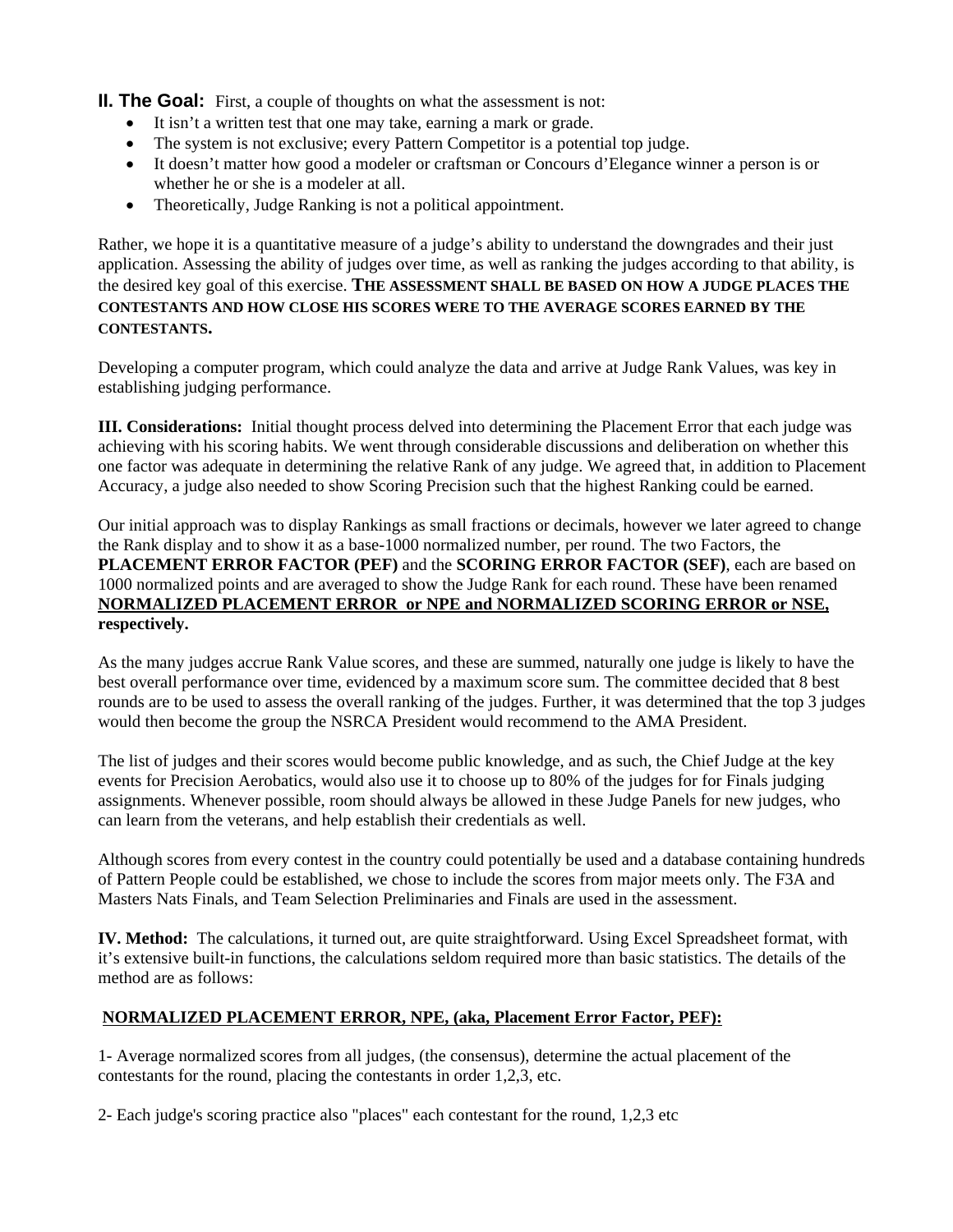3- The difference between the consensus placement and the individual judge's placement for any one contestant, is the placement error for that contestant. For example, consensus places one contestant 1st; the judge placed the same contestant 2nd; difference is 1, assigned to the judge for the contestant for the round. Same is done for all contestants, all judges for each round scored.

4- All placement errors are summed for each judge.

5- The Maximum possible Deviation is determined. That calculation is based on the number of contestants and it is basically a max number derived from getting every position exactly reversed. (The mid position is the only one that is not wrong in this calculation.) Mathematically, it is the number of contestants multiplied by ½ the number of contestants, and the result rounded down:

eg.- for 7 Finals contestants, 7 x 3.5= 24.5; rounded down= 24

Note that any Finals may have anywhere from 5 to 12 contestants. Since it becomes much more difficult to correctly place a greater number of contestants, the errors for larger contests could be large. This, in turn, would drive the **NPE** to be small and generally of useless value to the judge. It was important to find the means by which contests with varying pilot entries could be assessed more fairly and be comparable to one another.

Note that the Max Deviation increases quickly as the number of Finalists increases. As the Max Dev increases due to pilot number, so does the relative Placement error from each judge. However the ratio of the two numbers, or fractions of Placement Errors, should be reasonably similar. This results in considerably less dependence on contestant number and allows for direct comparison between contests with dissimilar contestant entries.

6- The Error Fraction is determined by dividing the Placement Error Sum for any judge by the Maximum Deviation possible

7- The Error Fraction is subtracted from 1 and the difference is multiplied by 1000. That is the **Normalized Placement Error, NPE,** shown on the evaluation**.**

eg.- for the above number of contestants, Judge 1 got 5 of the 7 pilots correct but missed 2 placements by a total of 3 places. 3/24=0.125…..(1-0.125)x1000=875 normalized points = **NPE**

### **NORMALIZED SCORING ERROR, NSE, (aka, Scoring Error Factor, SEF ):** The raw scores are used for this Factor

1- The average RAW SCORES for all judges (per contestant), establish the JUDGE CONSENSUS scores for each contestant.

2- The GRAND CONSENSUS SCORE is then determined; it is the average of all the individual consensus scores

3- A judge's actual raw score for each contestant, is then compared to the consensus for the individual contestant. The DIFFERENCE between judge raw score and consensus raw score is determined

4- The scoring differences per judge for all contestants, are averaged. This factor makes dependence on the number of contestants much less important compared to other methods we tried

5- A SCORING ERROR FRACTION is calculated by dividing the average scoring differences for the judges, by the grand consensus score.

6- The scoring error fraction is subtracted from 1and the difference is multiplied by 1000. This is the **NORMALIZED SCORING ERROR or NSE** shown on the evaluation.